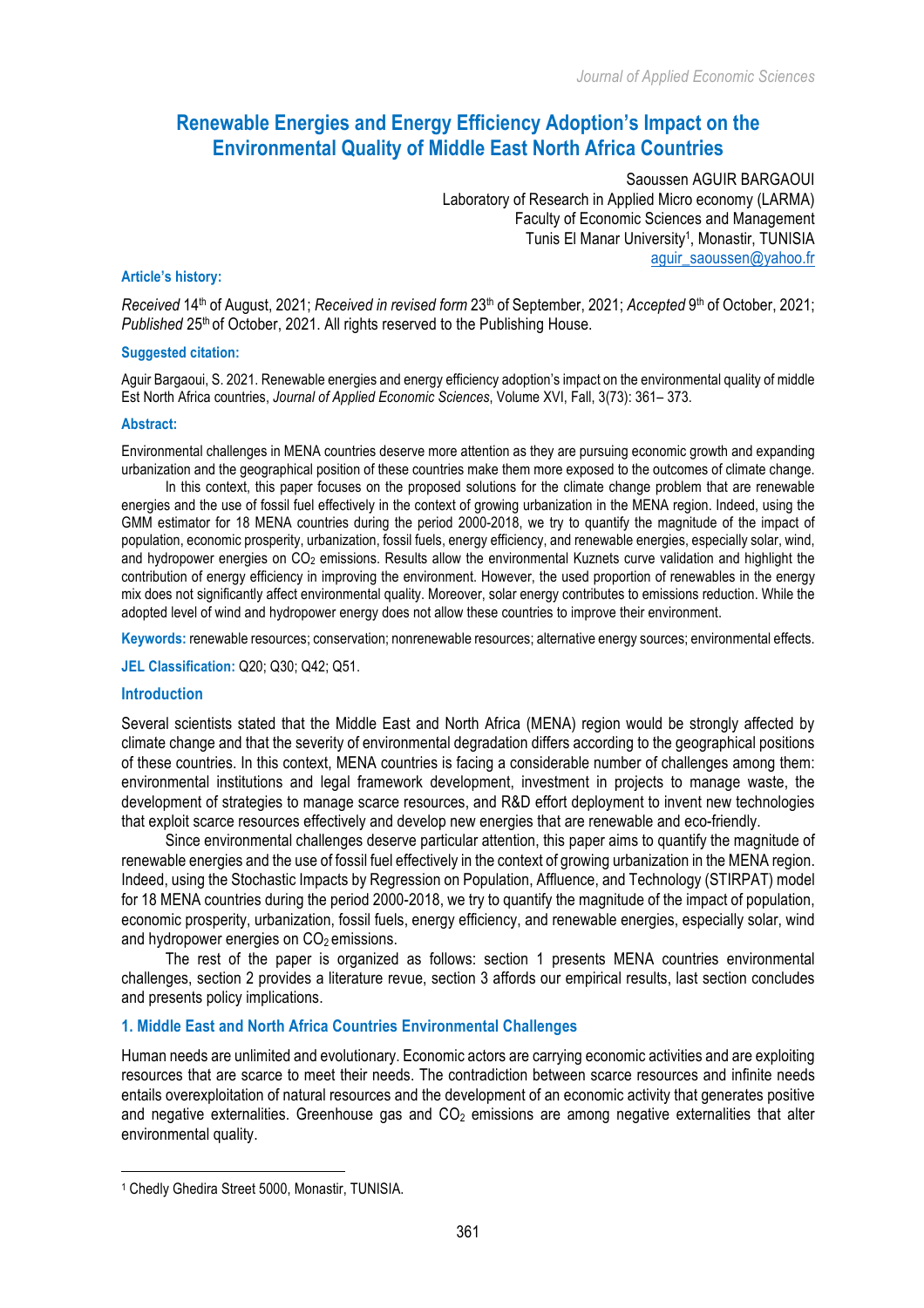Since the industrial revolution, environmental degradation was caused by intensive energy production systems adoption. Indeed, climate change causes growth of the global mean annual temperatures by 3°C to 5°C by the next century. Wodon *et al.* (2014) stated that the Middle East and North Africa (MENA) region would be strongly affected by climate change. Environmental degradation differs in terms of severity according to the geographical positions of these countries. Decreased precipitation, Mediterranean ocean level increase, and considerable seasonal temperature variability are among climate change results, Verner (2012). In addition to water quality and scarcity, land desertification, urban pollution, coastal and marine degradation, and air pollution. This climate variability represents threats to the life security of people, agricultural production, tourism, and economic activity.

Researchers examined the effects of economic development on the environment (Bargaoui *et al.* 2014, Adedoyin *et al.* 2020, Munir *et al.* 2020, Alharthi *et al.* 2021). Some studies deal with the Environmental Kuznets Curve (EKC) theory to study the relationship between economic growth and environmental degradation that takes an inverted U-shape meaning that the rise of per capita income is associated with an increase of pollution until achieving a turning point corresponding to the maximum level of pollution from which emissions start to decline (Bargaoui *et al.* 2013). According to the World Bank MENA economic monitor, economic growth increased to 3% in 2018 and 3.2% in 2019 after implementing reforms to overcome the negative consequences of revolutions, war, violence, and low oil prices lived by some of the MENA countries. The first challenge of MENA countries is how to adopt an eco-friendly economic model to attain sustainable growth?

Moreover, previous studies demonstrated that population growth entails emissions growth for some countries or groups of countries (Bargaoui *et al*. 2014, Abdallh and Abugamos 2017). The population division of the United Nations (2013) expected population evolution in MENA countries to pass from 341 million in 2015 to 571 million in 2050 and 685 million in 2070. Then, it will be crucial to measure the impact of the population number on emissions to give decision-makers a dashboard that can guide their decisions. Indeed, the second challenge of MENA countries is to implement strategies aiming to reduce population fertility and to carry out programs to make their citizens socially responsible consumers.

Urbanization was identified as one of the significant factors that can explain the environmental quality. Péridy *et al*. (2012) stated that an increase in temperature of 1-3°C could expose around 6–25 million people to coastal flooding in urban areas of MENA countries. Furthermore, the United Nations report of the World Urbanization Prospects (2019) stated that the total number of urban inhabitants in the region was 188 million in 2000, 281 million in 2015, and is projected to reach 381 million in 2030, and 527 million in 2050. In relative terms, the MENA region's urban population evolution is faster than that of its population. Urban people change their consumption mode notably: food, energy, water, and land; that entail environment quality alteration, which influences their health and life quality. Consequently, the climate risk will affect a growing number of MENA urban citizens. An additional challenge for these countries consists in reducing urban population impact on their environment through socially responsible consumption.

Compared to other regions, MENA possesses the largest natural gas and oil reserves in the world, World Bank (2020). Indeed, according to the BP Statistical Review of World Energy (2018), these countries possess 60% of the global oil reserves. However, the region is heterogeneous in terms of natural resources endowment since its composition of gulf countries that are oil prosperous economies and scare resources countries. Collectively, they are considered the wealthiest in oil and gas dotation and the poorest in water worldwide. Indeed, Menichetti and El Gharras (2017) stated that the MENA countries held 51.2% of global oil proved reserves in 2015 and 47% of world gas proved reserves. In terms of consumption, MENA countries need more fossil fuels to pursue their economic growth and expanding urbanization. Empirical investigations agreed that energy consumption and economic growth are the main CO2 emissions drivers (Arouri *et al*. 2012, Farhani *et al*. 2013, Omri 2013, Bargaoui *et al*. 2014, Abdallh and Abugamos 2017). Since the region is attempting to modernize its economies and is engaging in an industrialization process, MENA countries are facing carbon emissions growth.

Institutional awareness was known by the international community beginning with the United Nations Framework Convention on Climate Change (UNFCCC) negotiated and signed by 154 states at the United Nations Conference on Environment and Development (UNCED) in 1992. After this date, several conferences of parties were organized among them the Kyoto protocol in 1997, the Paris agreement in 2015, and the United Nations Conference of 2017. These successes of events led to the elaboration of the United Nations agenda of Sustainable Development Goals 2030 that contains 17 goals among them: Affordable and clean energy, responsible consumption and production, and climate action. Countries tried to develop a certain number of policies and practices to attain these goals. In this sense, Kaygusuz *et al.* (2007) emphasized that renewable energy allows coping with resources scarcity and limits its incidence on our environment. Likewise, the convention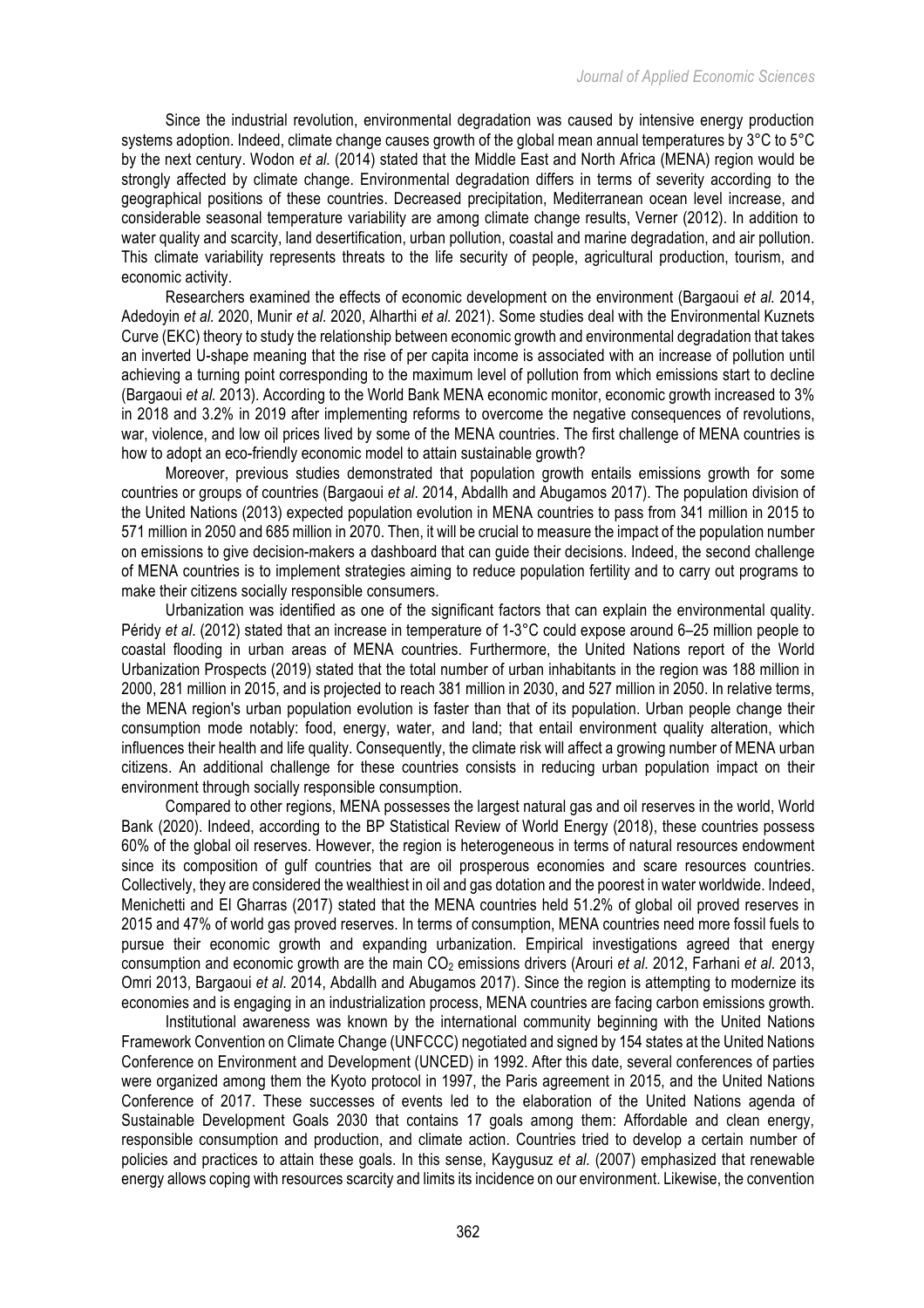signed at United Nations Climate Change Conference organized in December 2015 in Paris acknowledged that energy efficiency is a serious instrument to face climate change. The Paris agreement, which deals with Greenhouse Gas emissions mitigation, adaptation, and sustainable projects financing became into force in 2020, was ratified by all MENA countries except Iran, Iraq, Libya, and Yemen. In this sense, environmental institutions, legal framework development, investment in projects to manage waste, development of strategies to mitigate climate change and to manage scarce resources, and research and development effort deployment to invent new technologies that exploit scarce resources effectively and develop new energies that are renewable and ecofriendly are among challenges of MENA countries. This region possesses the most important renewable energy dotation in the world. Little countries of this region began to exploit their potential of renewable energies, particularly scarce resource countries, as fossil fuels still dominate the energy mix.

Renewable energies are generated from numerous sources involving biomass, geothermal, solar, wind, and hydropower energies. Since the composition of MENA countries of net energy importers and net energy exporters, there is a difference in renewable energy adoption. Indeed, for energy-exporting countries, the energy mix is depending on fossil fuels, and renewable energy sources are weakly adopted. Contrary, energy importers tried to be seriously involved in the energy transition process toward renewables. The last challenge of the MENA countries is to develop renewables. According to Menichetti and El Gharras (2017), the most dominant source is hydropower, wind, and solar energy is experiencing a significant development achieving more than 21 Mtoe in 2014 in South and East Mediterranean countries. Indeed, they stated that except hydropower, renewable energy installed capacity in the MENA region is around 11GW and is distributed: wind (7.5 GW), solar photovoltaic (1.7 GW), geothermal (775 MW), biomass and waste (650 MW), and concentrated solar power (347 MW). Some researchers tried to investigate the impact of some renewable energy on environmental quality for some countries or groups of countries. However, to the best of our knowledge, their respective roles for MENA countries are not well investigated yet.

Prior empirical research developments advanced that there is a bidirectional relationship between  $CO<sub>2</sub>$ emissions and economic growth; Meaning that economic growth entails negative externalities that may affect the well-being of citizens if it continues in time. Indeed, threats alter the health of actual generations by waste and discharges. However, future generations may experience a non-renewable energy shortage since their overexploitation by present ones. Consequently, decreased productivity and life quality can occur. In this context, the pollution control actions application via the R&D and investment in energy effective equipment and the energy mix modification through the renewable energy adoption become crucial. Indeed, attempts must be made to persuade industrials to implement new technologies to minimize pollution. In this framework, Péridy *et al*. (2012) stated that adaptation measures in MENA countries should focus on low-cost adaptation measures based on traditional knowledge, meeting domestic and local conditions. Indeed, considering the negative climate change impact experienced by each nation and its affected sectors, each country set a priority list in addition to general policies that are adaptable to most MENA countries.

The effectiveness of energy efficiency has been the subject of some empirical studies. Indeed, Martínez-Zarzoso (2009) studied the energy efficiency/ $CO<sub>2</sub>$  emissions nexus for a sample of 121 countries over the period 1975-2003 and proved that adopting energy-efficient technologies reduces emissions and that the magnitude of impact is more important for high income than low-income countries.

Using static and dynamic panel data, Bargaoui *et al*. (2014) demonstrated, for all studied samples and groups, that energy efficiency reduced  $CO<sub>2</sub>$  emissions. However, the magnitude of impact differs among studied groups. Indeed, the impact magnitude for 20 MENA countries is -0.5291 against -0.8299 for the studied sample composed of 151 countries. These results can be attributed to the weak energy-efficient technologies' level in MENA countries and even the studied period stemming from 1980 to 2010, a period known by the lack of energyefficient technologies since they are under development. Then, the studied period 2000-2018 in the present work will allow for better estimating MENA countries' energy-efficient technologies adoption outcomes.

Although there is a theoretical consensual opinion about the role of renewable energy in environmental quality improvement, controversial results proved by several empirical research regarding the renewable energy and CO2 emissions relationship. Indeed, while some researchers confirmed that renewables decrease emissions as Mert and Bölük (2016), Heryadi and Hartono (2017), Saidi and Mbarek (2016), Dogan and Ozturk (2017), Paramati *et al.* (2017), Charfeddine and Kahia (2019), Majeed and Luni (2019), and Bargaoui and Amamou (2020); others proved the opposite relation such as Apergis *et al.* (2010), and Jebli and Youssef (2017).

By employing the PVAR technique, Charfeddine and Kahia (2019) examined the impact of renewable energy consumption on  $CO<sub>2</sub>$  emissions in the MENA region. Results indicated the possibility of improving the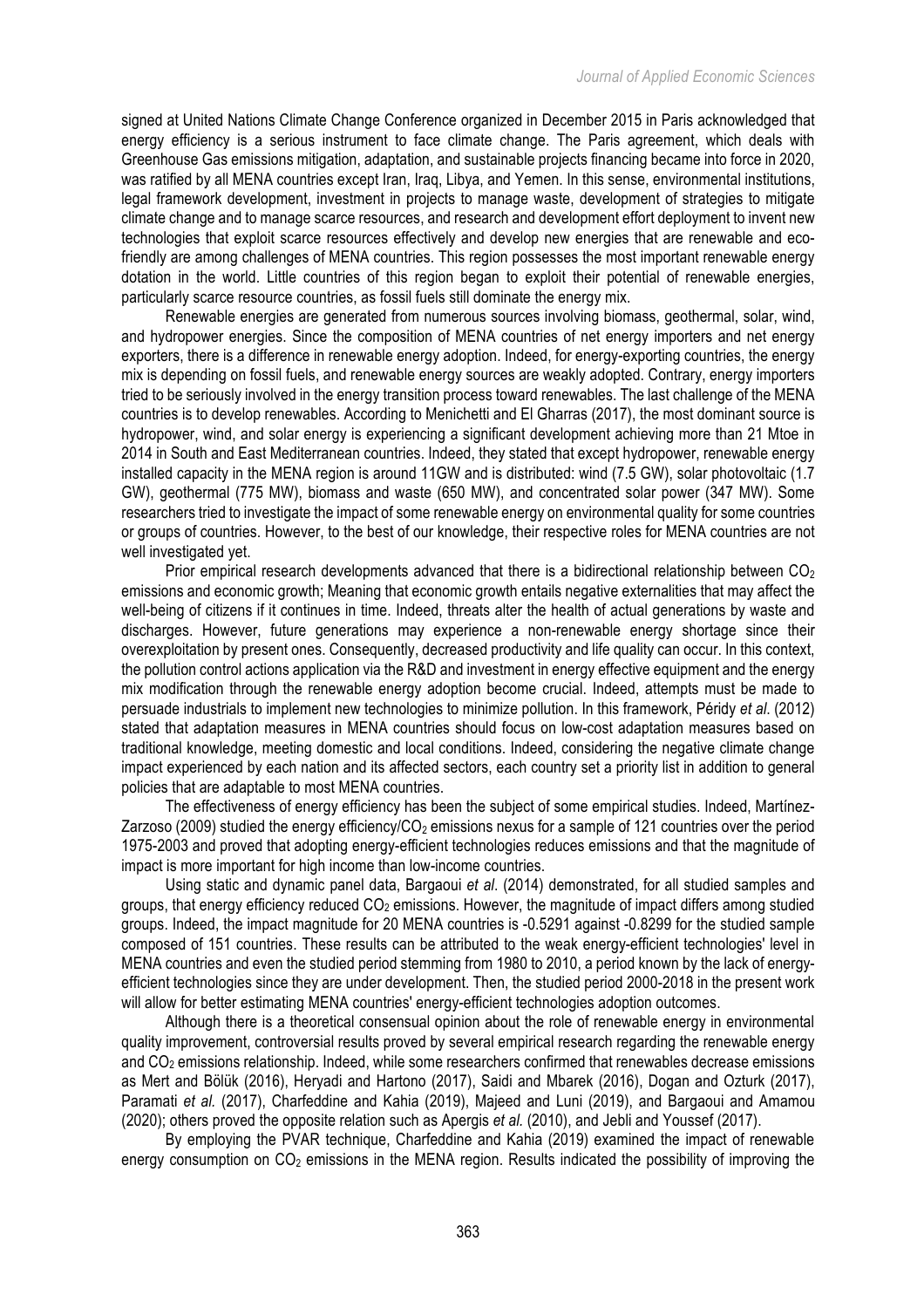environmental quality in the MENA region by promoting the renewable energy sector since they proved the statistically significant negative link between renewable energy consumption and  $CO<sub>2</sub>$  emissions.

Anser *et al.* (2020) assessed the influence of non-renewable, renewable energy consumption, and economic development on emissions in Latin America and the Caribbean during 1990-2015 using the system GMM estimator. They showed that economic growth, annual per capita fossil fuel consumption, and urbanization significantly increase  $CO<sub>2</sub>$  emissions. In contrast, the squared GDP and renewable energy consumption significantly improve the environmental quality through  $CO<sub>2</sub>$  emissions reduction.

Nathaniel *et al.* (2020) explored the impact of renewable energy on environmental quality for 13 MENA countries on ecological footprint and proved that renewable energy does not contribute significantly to environmental quality.

Recently, the renewable energy CO<sub>2</sub> emissions relationship were studied by Alharthi *et al.* (2021) for 15 MENA countries during 1990-2015 and showed that renewable energy consumption significantly reduces the level of emissions and that its impact increases with higher quantiles.

Heryadi and Hartono (2017) tried to study the effectiveness of the joint implementation of energy efficiency and renewable energy for G20 countries during 2000-2013. They proved that energy efficiency and renewable energy negatively affect CO<sub>2</sub> emissions levels, individually and collectively. Besides, they demonstrated that renewable energy adoption has a superior effect than energy efficiency reducing  $CO<sub>2</sub>$  emissions.

Renewable energy production is performed from numerous sources that are hydropower, solar, wind, biomass, and geothermal energy. However, their degree of adoption depends on countries' action plans and their dotation in these specific resources. According to our appreciation, these are the cause of these contradictory results since they studied different countries or groups of countries and diverse periods. Then, we believe that exploring the individual impact of each renewable resource on emissions is crucial to detect the magnitude of their mitigation effect and then evaluate the effectiveness of implemented plans.

A limited number of studies are interested in the impact of each renewable resource on environmental quality. Tugcu *et al.* (2012), Gomiero (2015), Xu *et al.* (2020), Busu and Nedelco (2021) examined the influence of biofuel. Their findings support that biofuel and  $CO<sub>2</sub>$  emissions reduction are strongly correlated. As for the impact of biomass, the reduced share of biomass in the energy consumption mix contributed significantly to enhance carbon emissions in the Chinese context, Ma and Stern (2008). However, Shahbaz *et al*. (2018) showed that biomass energy consumption provides CO<sub>2</sub> emissions increase for G7 countries. However, Ahmed *et al.* (2016) demonstrated that biomass energy is related to  $CO<sub>2</sub>$  emissions insignificantly for 24 European countries throughout the period stemming from 1980 to 2010.

Shahbaz *et al.* (2019) demonstrated that persisting economic growth pattern in the MENA countries is not eco-friendly and is harmful to sustainable development in these nations when analyzing the association between GDP, biomass energy consumption, and CO<sub>2</sub> emissions during 1990-2015. Indeed, results showed an N-shaped association between GDP and  $CO<sub>2</sub>$  emissions, whereas biomass energy consumption decreased  $CO<sub>2</sub>$  emissions.

The environmental impact of wind energy adoption was studied by Biresselioglu *et al.* (2016) during 1997- 2014 for 26 countries that proved that higher carbon dioxide emissions contribute to developing installed wind capacity. The impact of wind energy on carbon emissions was not analyzed yet by prior researchers.

Lau *et al*. (2016) used the standard time series estimation to determine the long-run relationship between hydroelectricity consumption and  $CO<sub>2</sub>$  emissions in Malaysia. Their results confirm the short and long-run causality from hydroelectricity consumption to  $CO<sub>2</sub>$  emissions.

Solarin *et al.* (2017) examined the link between CO<sub>2</sub> emissions and hydroelectricity consumption in China and India from 1965 to 2013. They showed that hydroelectricity consumption exerts a long-run negative impact on emissions in both countries. Besides, Bello *et al.* (2018) explored the isolated impact of hydroelectricity consumption on the Malaysian environment. They found that hydroelectricity reduces environmental degradation significantly.

Al-Mulali *et al.* (2015) studied the renewable electricity production by source on CO<sub>2</sub> emissions in 23 selected European countries for the period of 1990–2013. Their renewable electricity generated from combustible renewables and waste, hydroelectricity, and nuclear power have a negative long-run effect on  $CO<sub>2</sub>$  emissions, while renewable electricity generated from solar and wind power is insignificant.

Furthermore, Majeed and Luni (2019) investigated the role of renewable energy and hydroelectricity solely in addition to that of solar, wind, geothermal, and hydroelectricity considered collectively on carbon dioxide emissions for 166 countries during 1990-2017. Empirical results indicated the positive role of solar, wind, geothermal, and hydroelectricity in environmental improvement.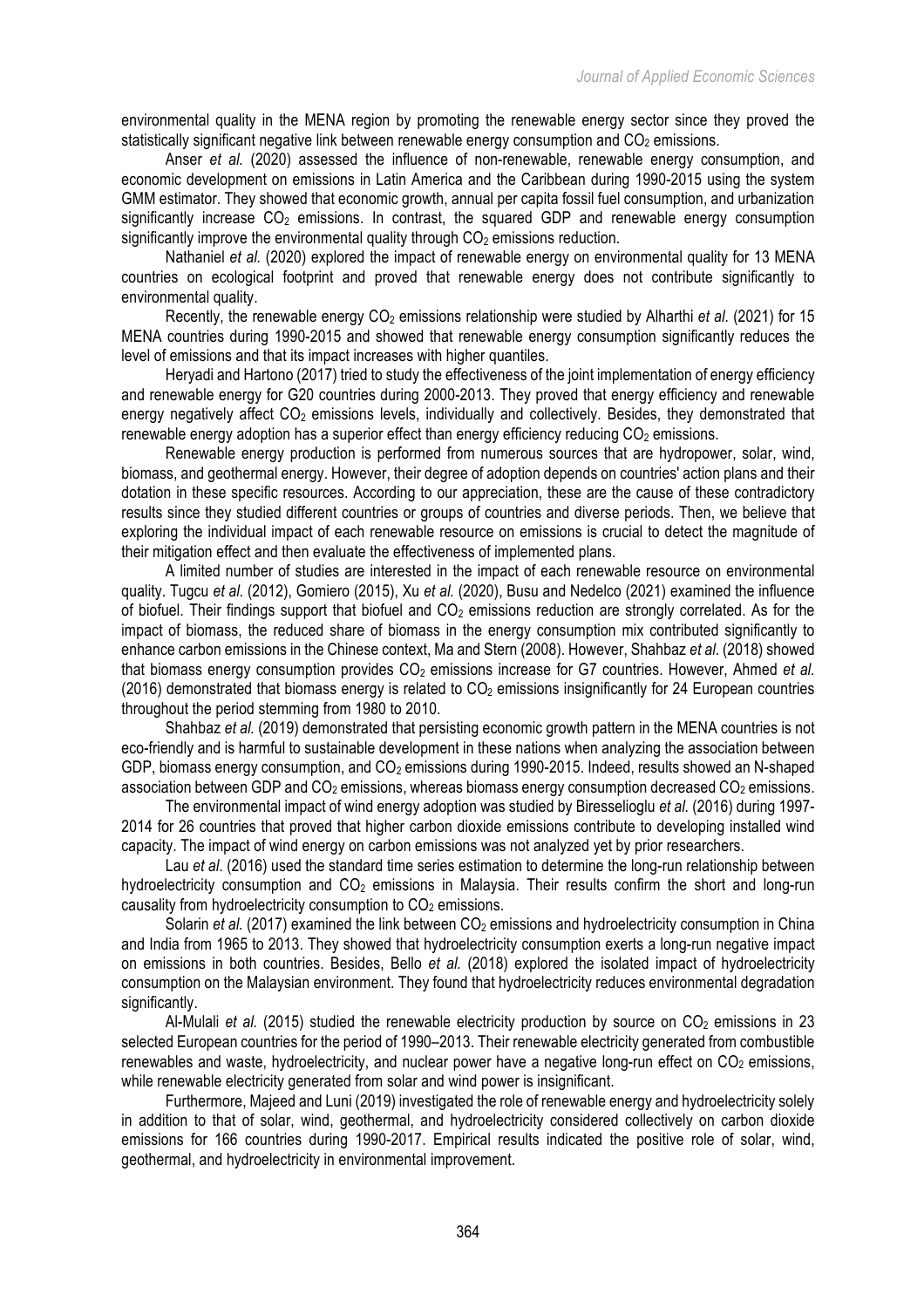In the path of the literature review, we have not arisen across any study that carried out on the MENA countries focusing on the effect of renewable energy and energy efficiency adoption collectively, and studies regarding renewable energy produced dissociated results. Furthermore, the study of each renewable energy influence on emissions for MENA countries solely is not considered by previous studies to our knowledge. Focusing on these gaps represents the main contributions of this paper. In addition, policy prescriptions for MENA countries considering presented results to allow these nations to attain sustainable development goals developed by the United Nations.

# **2. Economic Growth, Energy Consumption, Population, and Urbanization Implications on Environmental Quality**

During past decades, the linkages between economic growth, energy consumption, population, urbanization, and environmental quality interested considerable academic researchers. Subsequently to the international awareness about climate change, the imperative to improve human well-being via the effective use of available resources and the continued prosperity of their economies. MENA countries are among these nations that aim to attain sustainable development and create green economies. Indeed, Jalilvand (2012) stated that greenhouse gas emissions from energy consumption are expected to grow globally in 2035 compared to 2010 by 20%. He added that the growth is more valuable in the Middle East for which the increase is by 47%. Then, it is obvious to study the linkages between energy consumption, economic growth, and  $CO<sub>2</sub>$  emissions as these later are the most significant greenhouse gas emissions.

In this context, Arouri *et al.* (2012) used the panel error-correction model to study the impact of energy consumption and real GDP on CO<sub>2</sub> emissions for 12 MENA Countries over 1981–2005. They demonstrated that a 1% increase in energy consumption per capita increases  $CO<sub>2</sub>$  emissions per capita by 0.47% in the MENA region, and gross domestic product growth causes future decreases in carbon dioxide emissions per capita. Consequently, they validated the EKC hypothesis.

Using the Cobb–Douglas production function, Omri (2013) examined the above interaction for 14 MENA countries during 1990-2011 and found that energy consumption contributes to economic growth and rejected the neoclassical assumption of neutrality of the energy/growth nexus. Besides, the researcher demonstrated a unidirectional causal relationship between energy consumption to carbon dioxide emissions. Consequently, they concluded that the MENA countries are consuming more energy because of the expansion of production, which leads to more emissions.

Bargaoui *et al.* (2014) examined the relationship between economic growth, population and CO<sub>2</sub> emission level during 1980-2010 using static and dynamic panel data estimations for 151 countries studied collectively and decomposed in geographical groups. Results of static model estimation reveal that population and growth exhibit a positive and statistically significant for all the studied countries sample and different geographic groups of countries. However, economic growth loses its significativity for the dynamic panel for East Asia and Pacific, Europe and Central Asia, Latin America and Caribbean, and MENA groups.

Alharthi *et al.* (2021) investigated the contributing factors of CO<sub>2</sub> emissions in the MENA region by applying novel quantile techniques during 1990-2015. Empirical results confirm the validity of the EKC hypothesis. Furthermore, non-renewable energy consumption grows  $CO<sub>2</sub>$  emissions, and its magnitude decreases with higher quantiles.

The negative impact of climate change on agriculture is probably to have additional negative consequences on rural-urban migration via an increased urbanization process that includes negatives outcomes, such as housing, job opportunities, and investments in infrastructure, Péridy *et al.* (2012). In this context, Cole and Neumayer (2004) studied a panel of 86 countries during 1975-1998 and found a positive association between CO<sub>2</sub> emissions and population, urbanization rate, energy intensity.

Using the dynamic ordinary least squares (OLS) technique for 20 MENA countries during 1980–2009, Al-Mulali and Sab (2013) demonstrated that higher urbanization and energy usage leads to further environmental degradation. Using static panel data estimation, Bargaoui *et al.* (2014) demonstrated that urbanization exerts a negative and significant effect on emissions for all countries sample, East Asia and Pacific, Europe and Central Asia, and South Asia groups. Yet, this relation is statistically positive in Latin America and the Caribbean, Sub-Saharan Africa, and MENA groups. For dynamic panel data, all linkages lose their significance except for the Sub-Saharan Africa group. Urbanization does not exert a statistically significant effect on emissions except for Sub-Saharan Africa for which urbanization enhances emissions.

Solarin *et al.* (2017) studied the relationship between CO<sub>2</sub> emissions, urbanization, and real GDP in China and India during 1965–2013 using the ARDL. They showed that real GDP and urbanization have a long-run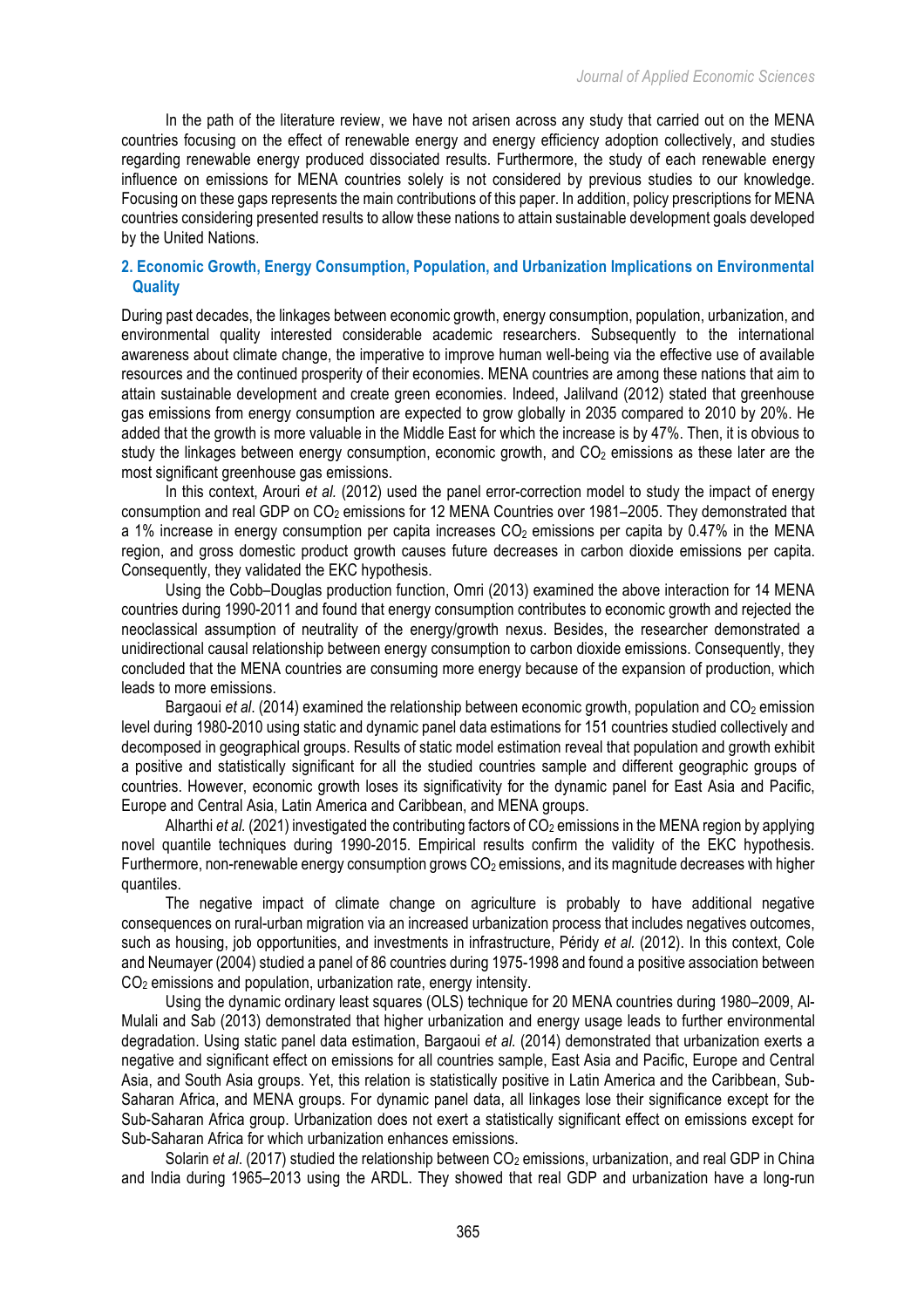positive impact on emissions. Abdallh and Abugamos (2017) explored the impact of urbanization on  $CO<sub>2</sub>$ emissions for 20 MENA countries during 1980–2014. They proved that GDP per capita, total population, and energy intensity add significantly to the CO<sub>2</sub> emissions level and that urbanization has not a statistically significant impact on emissions.

Bello *et al.* (2018) studied the relationship between CO<sub>2</sub> emission, GDP, squared GDP, and urbanization for the period going from 1971 to 2016 for the Malaysian economy. Their results proved an inverted U-shaped relationship between environmental degradation and real GDP, confirming the EKC hypothesis. The authors demonstrated that urbanization is not particularly harmful to the environment.

Magazzino and Cerulli (2019) conducted a study on 18 MENA countries for the period 1971-2013 to explore the association between carbon emissions and urban population using the responsiveness scores. Their results reveal that the urban population influence  $CO<sub>2</sub>$  negatively.

Using the Augmented Mean Group algorithm, Nathaniel *et al*. (2020) tried to determine the effect of financial development, economic growth, non-renewable energy consumption, and urbanization on environmental quality as measured by ecological footprint for 13 MENA countries during 1990-2016. Their finding suggested that financial development, economic growth, non-renewable energy consumption, and urbanization enhance environmental degradation. Results for the emissions urbanization relationship are controversy. This fact inspires as to study this linkage in the present work.

## **3. What is the Magnitude of the Implication of Economic Growth, Population, and Urbanization on Emissions? And Does Energy Efficiency, Adopted Renewable Energy in Middle East and North Africa Countries Improves Environmental Quality?**

It is essential to quantify the magnitude of the impact of the anthropogenic factors that entail emissions growth and adopted policies to mitigate this effect. Hence, we apply the STIRPAT model (Stochastic Impact by Regression on Population, Affluence, and Technology) that allows studying the multiple factors contributors to environmental degradation such as urbanization, population, and economic growth. The STIRPAT model was advanced by Dietz and Rosa (1997) to surmount the IPAT model problems. The STIRPAT equation is as follow:

$$
I_i = \alpha P_i^{\beta} P_i^{\gamma} T_i^{\delta} P_i \tag{1}
$$

To interpret explanatory variables as elasticity, we apply a logarithmic transformation to equation (1) as recommended by York *et al.* (2003):

$$
lnI_{it} = \alpha_i + \beta lnP_{it} + \gamma lnA_{it} + \delta lnT_{it} + \mu_i + \theta_t + e_{it}
$$
\n<sup>(2)</sup>

*where: i* represent countries, *t* are studied years,  $I_{it}$  -  $CO_2$  emissions of the 18 MENA countries;  $P_{it}$  - total population;  $A_{it}$  - GDP per capita.  $T_{it}$  - approximated by GDP per unit of energy use that represents energy efficiency, fossil fuel consumption, and renewable energies that are solar, wind, and hydropower energy. *µi* countries fixed effect and *θ<sup>t</sup>* - time effect and *eit* - error term.

To test the relationship between urbanization and environmental impact, we use the percentage of the urban population as York *et al.* (2010). The expected models allow us to test the following hypothesis:

*H1: There is a positive link between CO2 emissions and population in MENA countries.*

*H2: There is a positive link between CO2 emissions and GDP in MENA countries.*

*H3: There is a negative link between CO2 emissions and GDP2 in MENA countries.*

*H4: There is a positive link between CO2 emissions and urbanization in MENA countries.*

*H<sub>5</sub>: There is a positive link between*  $CO<sub>2</sub>$  *emissions and fossil fuel energy in MENA countries.* 

*H<sub>6</sub>: There is a negative link between CO<sub>2</sub> emissions and energy efficiency in MENA countries.* 

*H7: There is a negative link between CO2 emissions and renewable energy in MENA countries.*

*H<sub>8</sub>: There is a negative link between CO<sub>2</sub> emissions and wind energy in MENA countries.* 

*H<sub>9</sub>: There is a negative link between CO<sub>2</sub> emissions and solar energy in MENA countries.* 

*H10: There is a negative link between CO2 emissions and Hydropower energy in MENA countries.*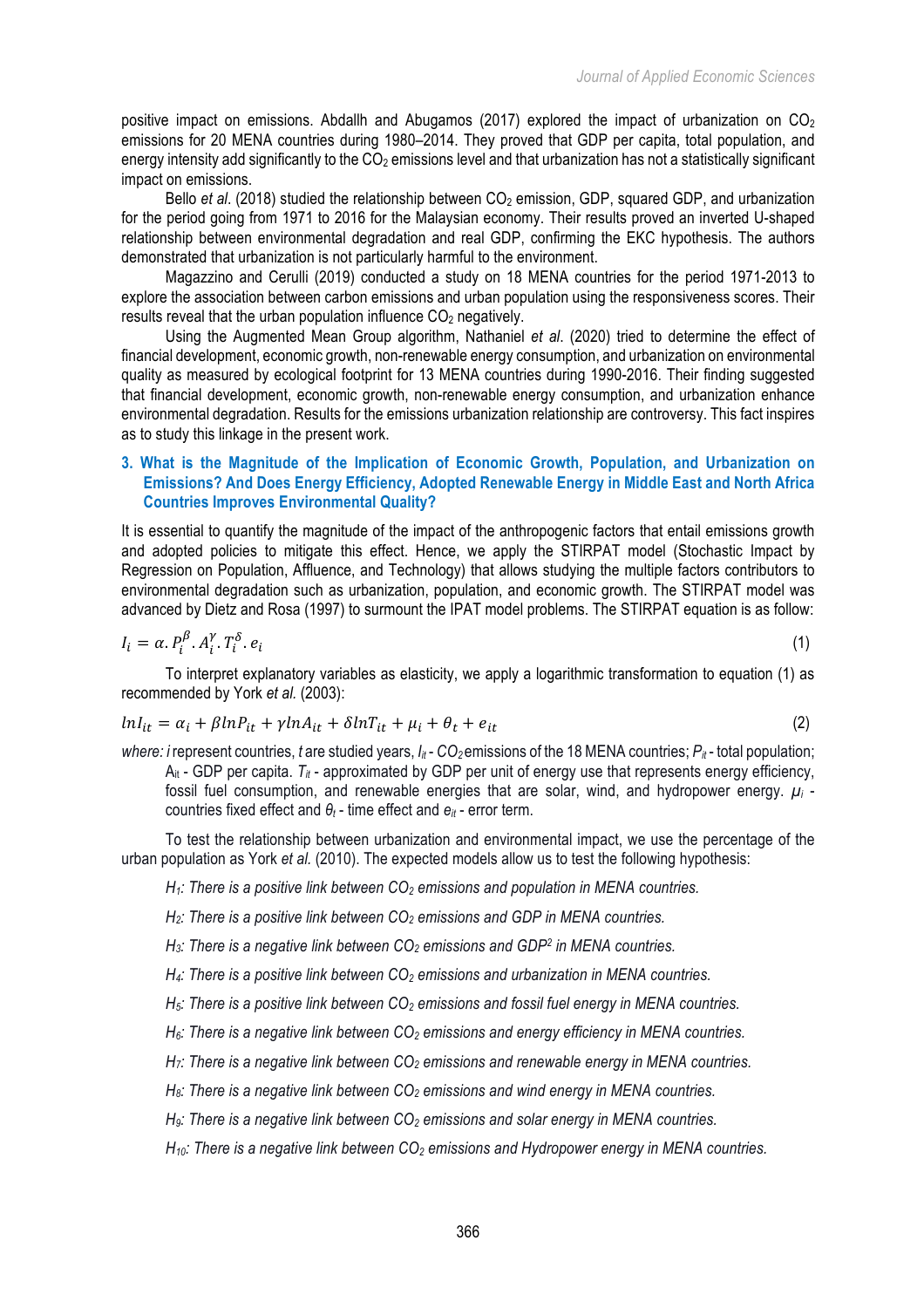To estimate our model, we use the General Method of Moments (GMM) approach; and to test the validity of instruments, we apply the Sargan and Arellano-Bond statistical test. We use annual data for the 18 MENA countries that are Algeria, Bahrain, Djibouti, Egypt, Iran, Iraq, Jordan, Kuwait, Lebanon, Libya, Morocco, Oman, Qatar, Saudi Arabia, Syria, Tunisia, the United Arab Emirates, and Yemen for the period spanning from 2000 to 2018. The first group of data is sourced from World Development Indicators (WDI) that are:  $CO<sub>2</sub>$  emissions (in KT) to measure environmental impact; population quantified by the total number of populations; urbanization is proxied by the percentage of the population living in urban areas; affluence assessed by GDP per capita (constant 2010 US\$); fossil fuels proxied by the percentage of fossil fuel energy consumption that comprises coal, oil, petroleum, and natural gas product; energy efficiency measured by GDP per unit of energy use is the PPP GDP per kilogram of oil equivalent of energy use; and the percentage of renewable energy consumption from final energy consumption. To further analyze the impact of renewables, we proxied renewables by electricity generated from hydropower in TWh, electricity generated from solar energy in TWh, and electricity generated from wind energy in TWh. These three proxies' source is Our World in Data. Data description is afforded in the table below.

| Indicator                                                                              | <b>Definition</b>                                                                                                                                                                                                   | Source       |  |  |  |  |
|----------------------------------------------------------------------------------------|---------------------------------------------------------------------------------------------------------------------------------------------------------------------------------------------------------------------|--------------|--|--|--|--|
| CO <sub>2</sub><br>emissions (kt)                                                      | Carbon dioxide emissions come from the burning of fossil fuels and the manufacture of<br>cement. They include carbon dioxide produced during the consumption of solid, liquid<br>and gaseous fuels and gas flaring. |              |  |  |  |  |
| Total<br>population                                                                    | The total population is based on the definition of population, which includes all residents<br>regardless of legal status or citizenship.                                                                           |              |  |  |  |  |
| Economic<br>growth                                                                     | GDP per capita, PPP (2011 constant international dollars): GDP per capita based on<br>Purchasing Power Parity (PPP)                                                                                                 |              |  |  |  |  |
| Fossil fuels                                                                           | Fossil energy consumption (% of total final energy) includes coal, oil, petroleum and<br>natural gas products.<br>development                                                                                       |              |  |  |  |  |
| Renewable<br>energy                                                                    | Renewable energy consumption (% of total final energy consumption) is the share of<br>renewable energy in total final energy consumption.                                                                           |              |  |  |  |  |
| Energy<br>efficiency                                                                   | GDP per unit of energy use (constant 2011 PPI per kg of oil equivalent) is the PPP GDP<br>per kilogram of oil equivalent of energy consumption.                                                                     |              |  |  |  |  |
| Urbanization                                                                           | Urban population (% of total population) refers to people living in urban areas as defined<br>by national statistical offices. The data are collected and smoothed by United Nations<br>Population Division.        |              |  |  |  |  |
| Hydropower                                                                             | Electricity from Hydro (TWH)                                                                                                                                                                                        | Our World in |  |  |  |  |
| Wind energy                                                                            | Wind energy generation is measured in terawatt-hours (TWh)                                                                                                                                                          |              |  |  |  |  |
| Solar energy<br>$\mathcal{C}_{\mathcal{A}U\mathcal{V}\mathcal{A}\mathcal{A}}$ . Author | Solar energy generation is measured in terawatt-hours (TWh).                                                                                                                                                        |              |  |  |  |  |

Table1. Variable description

*Source*: Author

The descriptive statistics of used variables presented in the Table 2 are crucial to conducting our study.

| Variable         | Obs | Mean        | Std. Dev. | Min         | <b>Max</b> | <b>Max</b> |
|------------------|-----|-------------|-----------|-------------|------------|------------|
| LCO <sub>2</sub> | 324 | 7.197039    | 3.483047  | 2.621039    | 13.38027   | 13.38027   |
| LPOP             | 342 | 16.0642     | 1.38231   | 13.29205    | 18.40479   | 18.40479   |
| LGDP             | 311 | 17.89678    | 8.021088  | 6.450327    | 27.94583   | 27.94583   |
| LFF              | 234 | 4.572603    | 0.0464876 | 4.400486    | 4.60517    | 4.60517    |
| LEE              | 239 | 2.120601    | 0.3010105 | 1.258019    | 2.659041   | 2.659041   |
| LRE              | 224 | 0.4089528   | 2.14263   | $-5.119913$ | 3.53934    | 3.53934    |
| LURB             | 342 | 4.252336    | 0.2893652 | 3.268313    | 4.60517    | 4.60517    |
| LUHYDRO          | 171 | $-0.095572$ | 2.025624  | $-4.074542$ | 2.906682   | 2.906682   |
| LSOLAR           | 150 | -5.045889   | 2.868346  | -9.903487   | 0.2965753  | 0.2965753  |
| LWIND            | 128 | $-2.942939$ | 2.470402  | $-7.600903$ | 1.321855   | 1.321855   |
|                  |     |             |           |             |            |            |

### Table 2. Descriptive statistics

*Source*: Author

As for the minimum and maximum values are discarded. $CO<sub>2</sub>$  emissions and GDP are volatile. The correlations between the studied variables are presented in Table 3 below.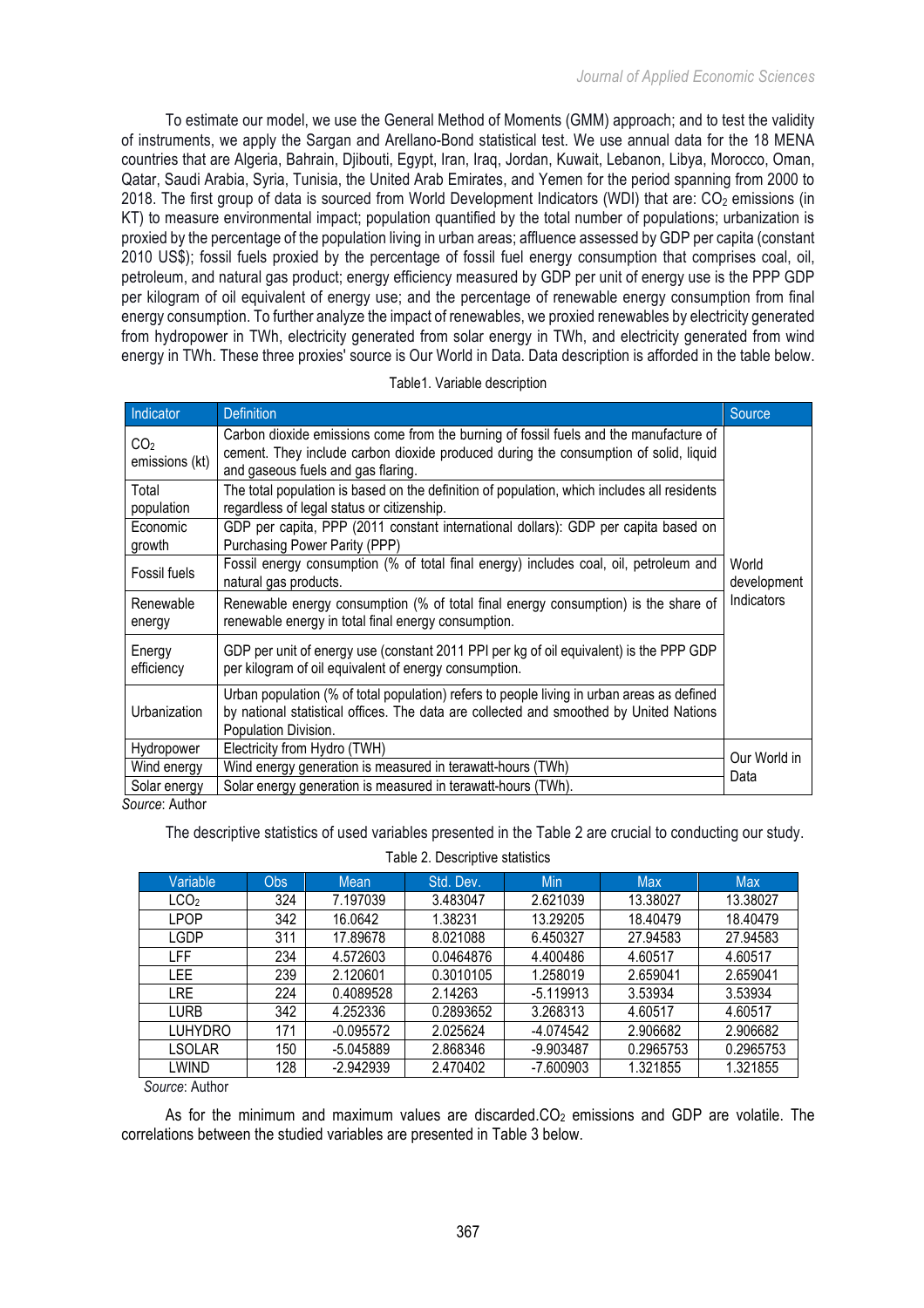|                 | LCO <sub>2</sub> | <b>LPOP</b> | <b>LGDP</b> | LEE       | LFF       | <b>LRE</b> | <b>LURB</b> | <b>LWIND</b> | <b>LSOLAR</b> | <b>LHYDRO</b> |
|-----------------|------------------|-------------|-------------|-----------|-----------|------------|-------------|--------------|---------------|---------------|
| CO <sub>2</sub> | 1.0000           |             |             |           |           |            |             |              |               |               |
| POP             | 0.8558           | .0000       |             |           |           |            |             |              |               |               |
| <b>GDP</b>      | 0.9785           | 0.8670      | .0000       |           |           |            |             |              |               |               |
| EE              | $-0.7580$        | $-0.4140$   | $-0.6307$   | .0000     |           |            |             |              |               |               |
| FF              | 0.9128           | 0.7876      | 0.9319      | $-0.6154$ | .0000     |            |             |              |               |               |
| <b>RE</b>       | $-0.9226$        | $-0.6047$   | $-0.8800$   | 0.8776    | $-0.8496$ | 1.0000     |             |              |               |               |
| <b>URB</b>      | 0.0306           | $-0.4427$   | $-0.0482$   | $-0.4888$ | $-0.1151$ | $-0.3680$  | 1.0000      |              |               |               |
| WIND            | 0.0288           | 0.2779      | 0.1862      | 0.4940    | 0.1379    | 0.1706     | $-0.4902$   | .0000        |               |               |
| <b>SOLAR</b>    | 0.0644           | 0.0891      | 0.2092      | 0.2875    | 0.3180    | 0.0026     | $-0.3597$   | 0.5001       | 1.0000        |               |
| <b>HYDRO</b>    | 0.8244           | 0.9812      | 0.8277      | $-0.4029$ | 0.7399    | $-0.5670$  | $-0.4319$   | 0.2552       | 0.0002        | 1.0000        |
|                 |                  |             |             |           |           |            |             |              |               |               |

#### Table 3. Correlation matrix

*Source*: Authors calculations

All studied variables are highly correlated with  $CO<sub>2</sub>$  emissions except urbanization, solar, and wind energy that show a weak correlation. The next step consists of the models' estimation. These allow us to measure the elasticity of the different driving forces of  $CO<sub>2</sub>$  emissions and solutions that are energy efficiency, renewable energies, and more precisely solar, wind, and hydropower energy. Consequently, policymakers can use these results to evaluate adopted solutions' implications on environmental quality. Estimation results are presented in Table 4 below.

The first step is to test the validity of our estimates through the Sargan test that allows us to examine the validity of the instruments and the Arellano-Bond statistical test to analyze the autocorrelation of the first-order and second-order errors. As for the Sargan test, if the p-value is superior to 5%, we accept the null hypothesis according to which the p-instruments are valid. Consequently, instrumental variables are not asymptotically correlated with the perturbations of the estimated model. The p-values of all estimated models are superior to 5%. Then we accept the null hypothesis of the absence of autocorrelation. This result does not disturb the consistency of our findings because it measures the autocorrelation in difference. Several researchers consider that the second-order error autocorrelation test AR(2) is more essential because it permits perception-level autocorrelations. The p-values of this statistic are all greater than 5% showing the absence of second-order autocorrelation for all estimated models.

After testing the validity of our estimated model, we can interpret our results. The first model aims to verify the Kuznets hypothesis that is validated for MENA countries according to our estimation results are in line with those found by Arouri *et al.* (2012) and Elharthi *et al.* (2021). Population level has a positive effect, and urbanization has not statistically significant impact on environmental quality. Energy efficiency contributes to the improvement of the environment.

The second model concerns the role of renewable energy adoption in pollution mitigation. Results suggest that renewable has not a statistically significant impact and energy efficiency decreases  $CO<sub>2</sub>$  emissions. Population, economic growth, and fossil fuels deteriorate environmental quality. As for population level, GDP, and CO2 emissions relationship, our results are consistent with those of Bargaoui *et al.* (2014), Abdallh and Abugamos (2017), and that of fossil fuel impact agrees with those of Arouri *et al.* (2012), and Omri (2013), which proved that energy consumption enhances  $CO<sub>2</sub>$  emissions for respectively 12 and 14 MENA countries.

Since renewable energy have not statistically significant effect, and it is composed of several types, we find it crucial to measure the implication of each type solely to have an idea about the most effective adopted strategy. For this, we estimate the impact of wind, solar, and hydropower energy. The result of the third model indicates that wind energy does not significantly affect emissions levels. The outcomes of the only research examining this relationship for 23 selected European countries that is Al-Mulali *et al*. (2015) are in line with our findings. As for population, economic prosperity, and fossil fuels, they contribute to environmental quality deterioration.

The solar energy effect examined in the fourth model significantly reduces emissions. Indeed, a 1% increase in solar energy entails a decrease of -0.01442% in emissions level. However, this renewable has not significant effect on 23 European countries studied by Al-Mulali *et al.* (2015). Besides, energy efficiency seems to have a considerable impact on environmental quality. A 1% increase in energy efficiency leads to a decrease in emissions level of -0.924%. These outcomes are consistent with those of Martinez-Zarzoso (2009) and Bargaoui *et al.* (2014).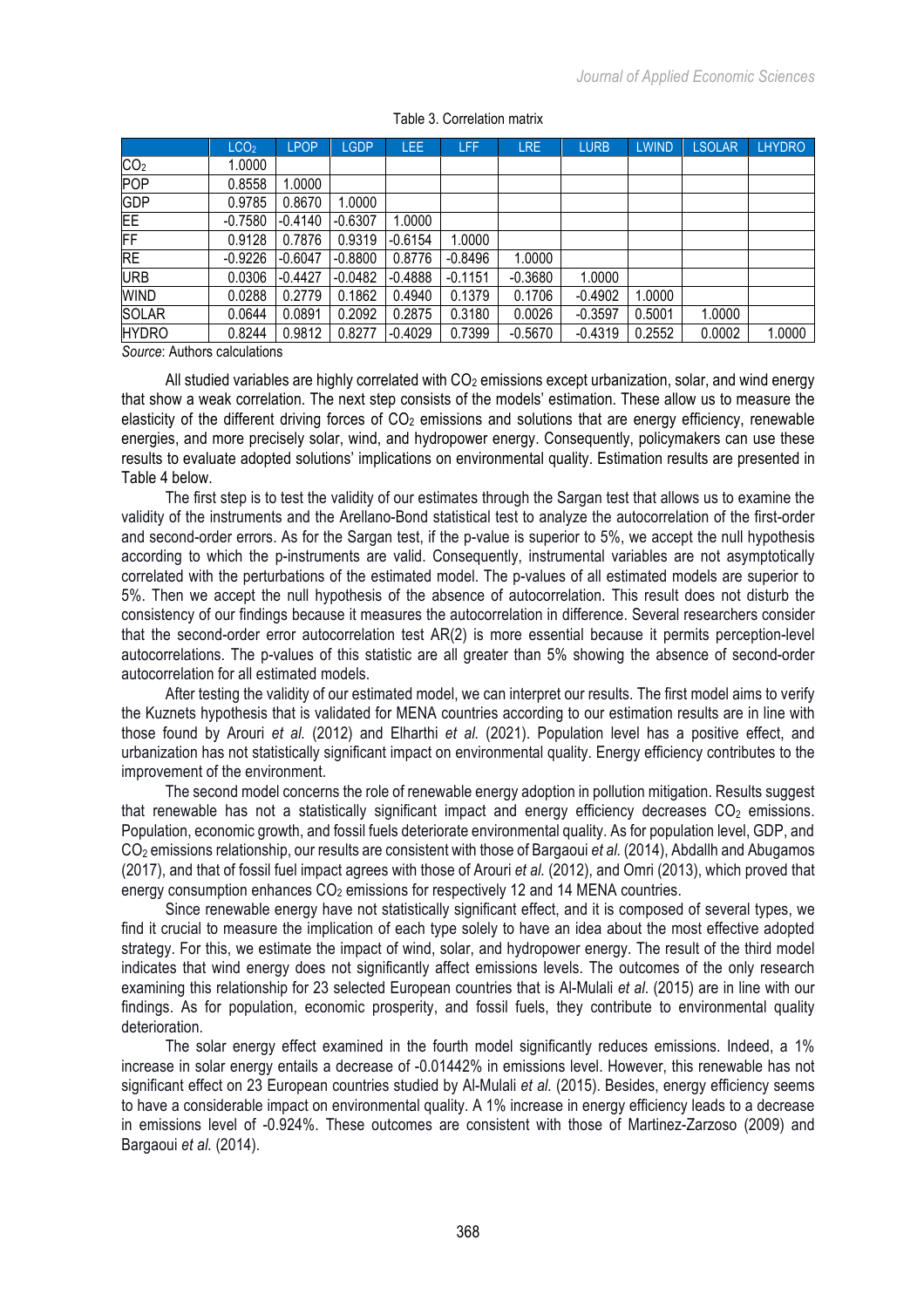|                          | Model 1                     | Model 2            | Model 3             | Model 4                      | Model 5             |
|--------------------------|-----------------------------|--------------------|---------------------|------------------------------|---------------------|
| $LCO2(t-1)$              | 0.444282                    | $-0.0128225$       | 0.7764269           | $-0.045418$                  | $-0.8099974$        |
|                          | $(2.66)***$                 | $(-0.05)$          | $(6.38)***$         | $(-0.38)$                    | $(-1.19)$           |
| LPOP                     | 0.5651926                   | 1.327943           | 0.4997887           | 0.2619548                    | 19.11493            |
|                          | $(2.08)$ **                 | $(1.88)^*$         | $(2.55)$ **         | (0.37)                       | (0.93)              |
| <b>LGDP</b>              | 1.137025                    | 0.9660521          | 0.3206008           | 0.8713517                    | 4.09005             |
|                          | $(14.84)***$                | $(1.74)^*$         | $(4.52)***$         | $(20.58)***$                 | (1.08)              |
| LGDP <sup>2</sup>        | $-0.016234$<br>$(-5.44)***$ |                    |                     |                              |                     |
| <b>LURB</b>              | 0.5932464                   | $-3.046069$        | $-1.909655$         | 3.175415                     | $-1.48768$          |
|                          | (0.17)                      | $(-0.96)$          | $(-3.80)***$        | (1.08)                       | $(-0.89)$           |
| LEE                      | $-0.573071$                 | $-0.8835659$       | $-0.6737263$        | $-0.9240125$                 | $-2.749411$         |
|                          | $(-9.85)***$                | $(-1.82)^*$        | $(-5.72)***$        | $(-9.86)***$                 | $(-1.50)$           |
| <b>LFF</b>               | $-0.7128726$                | 2.79287            | 0.725644            | $-0.4137506$                 | $-2.554138$         |
|                          | $(-0.45)$                   | $(-2.49)$ **       | $(-1.93)^*$         | $(-0.46)$                    | $(-0.30)$           |
| <b>LRE</b>               |                             | 0.075185<br>(0.51) |                     |                              |                     |
| <b>LSOLAR</b>            |                             |                    |                     | $-0.0144267$<br>$(-2.60)$ ** |                     |
| <b>LWIND</b>             |                             |                    | 0.0121207<br>(0.81) |                              |                     |
| <b>LHYDRO</b>            |                             |                    |                     |                              | 0.2877804<br>(0.95) |
| Constant                 | $-19.20796$                 | $-9.623946$        | $-2.660777$         | $-23.12788$                  | $-20.93225$         |
|                          | $(-1.35)$                   | $(-1.40)$          | $(-1.01)$           | $(-5.50)$ ***                | $(-0.50)$           |
| Observations             | 179                         | 152                | 38                  | 63                           | 104                 |
| Countries                | 15                          | 12                 | $\overline{7}$      | 13                           | 8                   |
| Instruments nber         | 20                          | 32                 | 32                  | 32                           | 32                  |
| Sargan test              | 8.679053                    | 3.75175            | 24.91122            | 5.939597                     | 6.25e-12            |
|                          | (0.7301)                    | (1.0000)           | (0.4106)            | (0.9999)                     | (1.0000)            |
| Arellano-Bond test AR(1) | $-1.9076$                   | $-0.05067$         | 1.0404              | $-0.67058$                   | 0.74433             |
|                          | (0.0564)                    | (0.9596)           | (0.2981)            | (0.5025)                     | (0.4567)            |
| Arellano-Bond test AR(2) | $-0.2416$                   | 1.4834             | 1.2321              | 0.9091                       | 0.70859             |
|                          | (0.8091)                    | (0.1380)           | (0.2179)            | (0.3633)                     | (0.4786)            |

### Table 4. GMM estimation results

*Note*: All variables are in natural logarithms. *t*-statistics are given in parenthesis and \*\*\**p* value < 0.01; \*\**p* value < 0.05; \**p*  value < 0.1

*Source*: Authors calculations

Although hydropower energy is the most adopted renewable energy in the MENA region, we find that hydropower has not statistically significant impact on emissions, as examined by model five. This finding is in discordance with previous studies. Indeed, hydroelectricity is found to reduce emissions by Solarin *et al.* (2017) for China and India, by Bello *et al.* (2018) for Malaysia, and by Al-Mulali *et al.* (2015) for 23 European countries.

### **Conclusion and Policy Implications**

The collaboration with the international community allows the achievement of sustainable development goals developed by the United Nations programs. MENA countries contemplate a crucial environmental challenge since they are among the most affected nations by climate change.

This paper focused on renewable energies and fossil fuel effective use outcomes in the context of increased urbanization in the MENA region. Indeed, using Generalized Method of Moments (GMM) for 18 MENA countries during the period 2000-2018, we tried to quantify the magnitude of the impact of population, economic prosperity, urbanization, fossil fuels, energy efficiency, and renewable energies, especially solar, wind and hydropower energies on CO<sub>2</sub> emissions. Results confirm the EKC hypothesis for MENA countries. Population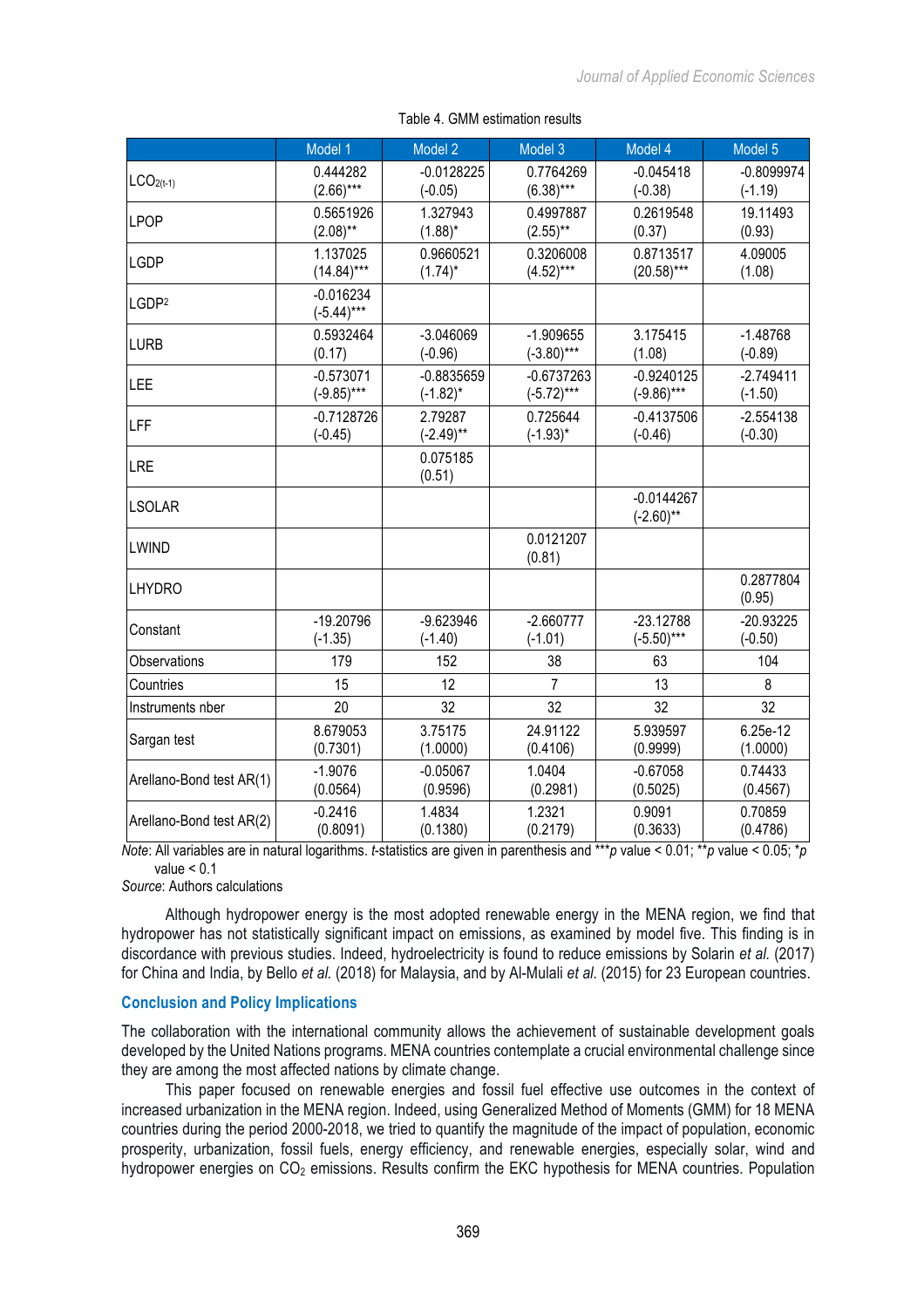exerts pressure on the environment. However, urbanization does not significantly affect emissions for almost all estimated models.

Considering our research results, we conclude that energy efficiency technologies are well adopted in these countries, and their effect magnitude is considerable. Then, we propose new energy-efficient technology supplementary adoption to maintain its positive externality. Results suggest that renewable energy technologies have not significantly reduced the effect on emissions. These can be explained by the fact that they are not yet widely adopted by MENA countries. The only technology that contributes to environmental quality improvement is solar energy, since the dotation of our sample with this natural resource and the installation of the required equipment to exploit them at the required level. Indeed, most MENA countries are sunny. Indeed, according to Menichetti and ElGharras (2017), global horizontal irradiance values range from 1,600 kWh/m<sup>2</sup>/y in coastal areas of the Mediterranean to 2,600 kWh/m²/y in the desert, and direct normal irradiance varies from 1,800 kWh/m²/y to more than 2,800 kWh/m²/y. Besides, Al-Shalabi *et al.* (2014) stated that the MENA region is one of the best areas of solar energy *i.e.* Concentrated Solar Power and Photovoltaic.

As for hydropower and wind energy and even though MENA countries are dotted with these resources, these renewables exhibit a non-significant effect on environmental quality. In this sense, Menichetti *et al.* (2019) affirmed that hydropower still the main renewable energy in the MENA region, reaching 9 Mtoe in 2015. Besides, Mediterranean MENA countries: Morocco, Egypt and Turkey, and Iran are highly endowed with wind potential, while GCC countries wind energy is relatively moderate. Consequently, MENA countries must focus in installing further equipment to take advantage from their capacities.

To conclude, the MENA region is appropriate for the development of renewable energy technologies. Efforts of MENA countries remain insufficient to induce significant change. Consequently, new governmental policies and structural changes need to be undertaken to achieve the required results. Indeed, nations must establish ambitious objectives and plans to improve and develop renewable energy usage. Especially wind and solar energy, which is existent in these countries and not well exploited yet. At the global level, general policies must be undertaken by most MENA countries in addition to specific policies according to each country's priority and climate change-specific incidences. The challenges of MENA countries consist in removing barriers. Among them: regulatory barriers, weak infrastructure, equipment investment, high level of subvention of conventional energy.

### **References**

- [1] Abdallh, A.A., and Abugamos, H. 2017. A semi-parametric panel data analysis on the urbanisation-carbon emissions nexus for the MENA countries. *Renewable and Sustainable Energy Reviews*, *78*: 1350-1356. DOI: https://doi.org/10.1016/j.rser.2017.05.006
- [2] Ahmed, A., Uddin, G., and Sohag, K. 2016. Biomass energy, technological progress and the environmental Kuznets curve: Evidence from selected European countries. *Biomass and Bioenergy*: 202-208. DOI: https://doi.org/10.1016/j.biombioe.2016.04.004
- [3] Alharthi, M., Dogan, E., Taskin, D. 2021. Analysis of CO<sub>2</sub> emissions and energy consumption by sources in MENA countries: Evidence from quantile regressions. *Environmental Science and Pollution Research,* 1-8. DOI: https://doi.org/10.1007/s11356-021-13356-0
- [4] Al-Mulali, U., and Sab, C.N.B.C. 2013. Exploring the impact of oil revenues on OPEC members' macroeconomy. *OPEC Energy Review*, *37*(4): 416-428. DOI: https://doi.org/10.1111/opec.12014
- [5] Al-Mulali, U., Ozturk, I., and Lean, H.H. 2015. The influence of economic growth, urbanization, trade openness, financial development, and renewable energy on pollution in Europe. *Natural Hazards*, *79*(1): 621- 644. DOI: https://doi.org/10.1007/s11069-015-1865-9
- [6] Al-Shalabi, A., Cottret, N., and Menichetti, E. 2014. *EU-GCC Cooperation on Energy*, paper presented in Silvia Colombo, ed., Bridging the Gulf: EU-GCC Relations at a Crossroads, Roma, Nuova Cultura, p. 157- 222. Available at: http://www.iai.it/en/node/1939
- [7] Anser, M.K., Hanif I., Alharthi, M., and Chaudhry, I.S. 2020. Impact of fossil fuels, renewable energy consumption and industrial growth on carbon emissions in Latin American and Caribbean economies. *Atmósfera*, 33(3): 201-213. DOI: https://doi.org/10.20937/atm.52732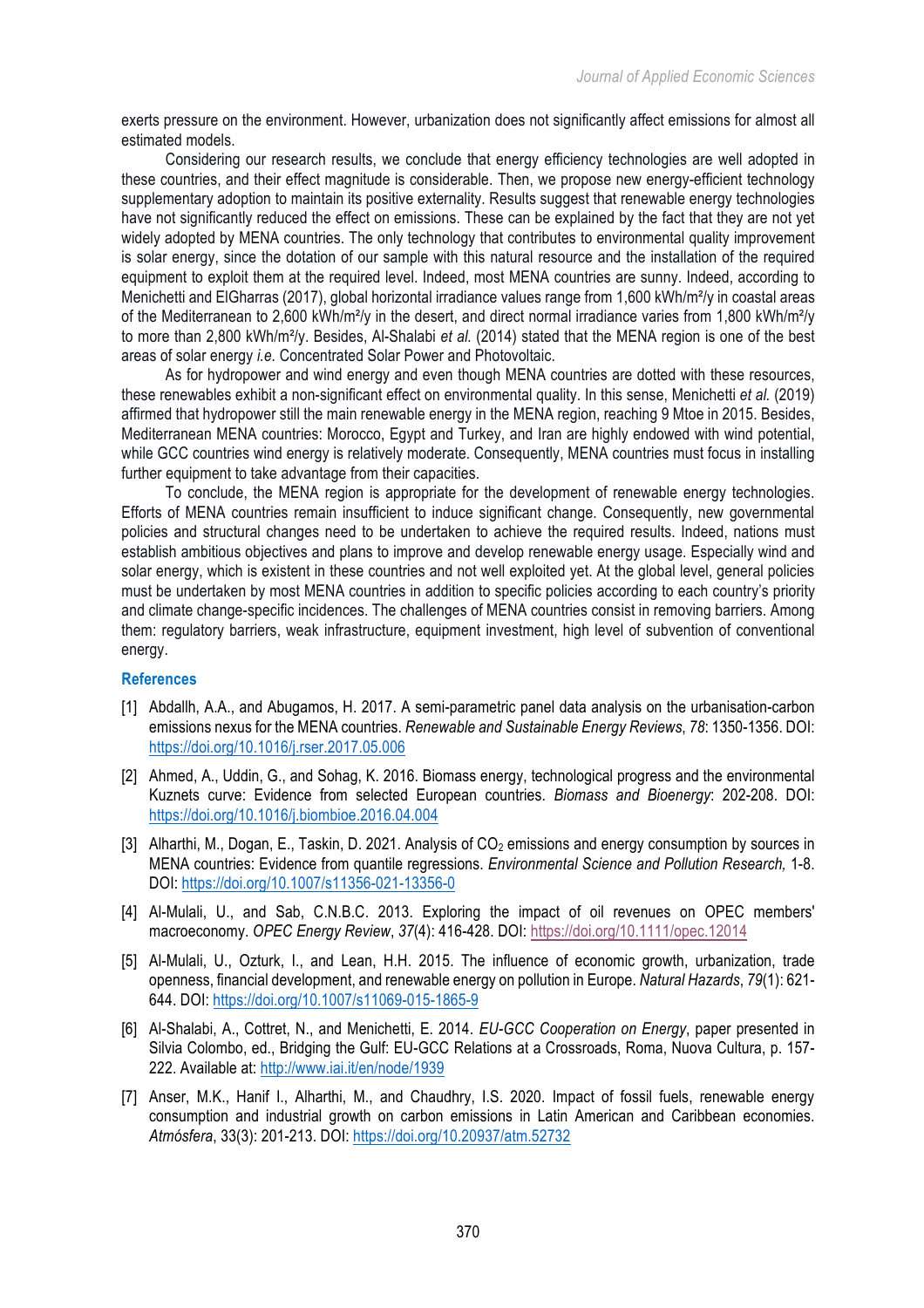- [8] Apergis, N., Payne, J.E., Menyah, K., and Wolde-Rufael, Y. 2010. On the causal dynamics between emissions, nuclear energy, renewable energy, and economic growth. *Ecological Economics*, *69*(11): 2255- 2260. DOI: https://doi.org/10.1016/j.ecolecon.2010.06.014
- [9] Arouri, M.E.H., Youssef, A.B., M'henni, H., and Rault, C. 2012. Energy consumption, economic growth and CO2 emissions in Middle East and North African countries. *Energy Policy*, *45*: 342-349. DOI: https://doi.org/10.1016/j.enpol.2012.02.042
- [10] Bargaoui, S.A., and Amamou, S.A. 2020. The impact of renewable, nonrenewable energy and energy efficiency in environmental quality of Tunisia. *Journal of the International Academy for Case Studies*, *26*(5): 1-13. Available at: https://www.abacademies.org/articles/the-impact-of-renewable-nonrenewable-energyand-energy-efficiency-in-environmental-quality-of-tunisia-9633.html
- [11] Bargaoui, S.A., Liouane, N., and Nouri, F.Z. 2013. Pollution and income growth: A dynamic panel data analysis. *Global Journal on Advances Pure and Applied Sciences*, *1.* Available at: http://www.worldeducation-center.org/index.php/paas
- [12] Bargaoui, S.A., Liouane, N., and Nouri, F.Z. 2014. Environmental impact determinants: An empirical analysis based on the STIRPAT model. *Procedia-Social and Behavioral Sciences*, *109*: 449-458. DOI: https://doi.org/10.1016/j.sbspro.2013.12.489
- [13] Bello, M.O., Solarin, S.A., and Yen, Y.Y. 2018. The impact of electricity consumption on CO<sub>2</sub> emission, carbon footprint, water footprint and ecological footprint: The role of hydropower in an emerging economy. *Journal of Environmental Management*, *219*: 218-230. DOI: https://doi.org/10.1016/j.jenvman.2018.04.101
- [14] Biresselioglu, M.E., Kilinc, D., Onater-Isberk, E., and Yelkenci, T. 2016. Estimating the political, economic and environmental factors' impact on the installed wind capacity development: A system GMM approach. *Renewable Energy*, 96: 636-644. DOI: https://doi.org/10.1016/j.renene.2016.05.034
- [15] Busu, M. and Nedelcu, A.C. 2021. Analyzing the renewable energy and  $CO<sub>2</sub>$  emission levels nexus at an EU level: A panel data regression approach. *Processes*, 9, 130. DOI: https://doi.org/10.3390/pr9010130
- [16] Charfeddine, L., and Kahia, M. 2019. Impact of renewable energy consumption and financial development on CO2 emissions and economic growth in the MENA region: A panel vector autoregressive (PVAR) analysis. *Renewable Energy*, *139*: 198-213. DOI: https://doi.org/10.1016/j.renene.2019.01.010
- [17] Cole, M.A., and Neumayer, E. 2004. Examining the impact of demographic factors on air pollution. *Population and Environment*, *26*(1): 5-21. DOI: https://doi.org/10.1023/B:POEN.0000039950.85422.eb
- [18] Dietz, T., and Rosa, E.A. 1997. Effects of population and affluence on CO<sub>2</sub> emissions. *Proceedings of the National Academy of Sciences*, *94*(1): 175-179. DOI: https://doi.org/10.1073/pnas.94.1.175
- [19] Dogan, E., and Ozturk, I. 2017. The influence of renewable and non-renewable energy consumption and real income on CO2 emissions in the USA: evidence from structural break tests. *Environmental Science and Pollution Research*, *24*(11). 10846-10854. DOI: https://doi.org/10.1007/s11356-017-8786-y
- [20] Farhani, S., Shahbaz, M., and Arouri, M.E.H. 2013. Panel analysis of  $CO<sub>2</sub>$  emissions, GDP, energy consumption, trade openness and urbanization for MENA countries, MPRA Paper No. 49258. Available at: https://mpra.ub.uni-muenchen.de/49258/
- [21] Gomiero, T. 2015. Are biofuels an effective and viable energy strategy for industrialized societies? A reasoned overview of potentials and limits. *Sustainability*, 7: 8491–8521. DOI: https://doi.org/10.3390/su7078491
- [22] Heryadi, M.D., and Hartono, D. 2017. Energy efficiency, utilization of renewable energies, and carbon dioxide emission: Case study of G20 countries. *International Energy Journal*, *16*(4). Available at: http://www.rericjournal.ait.ac.th/index.php/reric/article/view/1496/481
- [23] Jalilvand, D.R. 2012. Renewable energy for the Middle East and North Africa. Policies for a successful transition. Available at: https://library.fes.de/pdf-files/iez/08959.pdf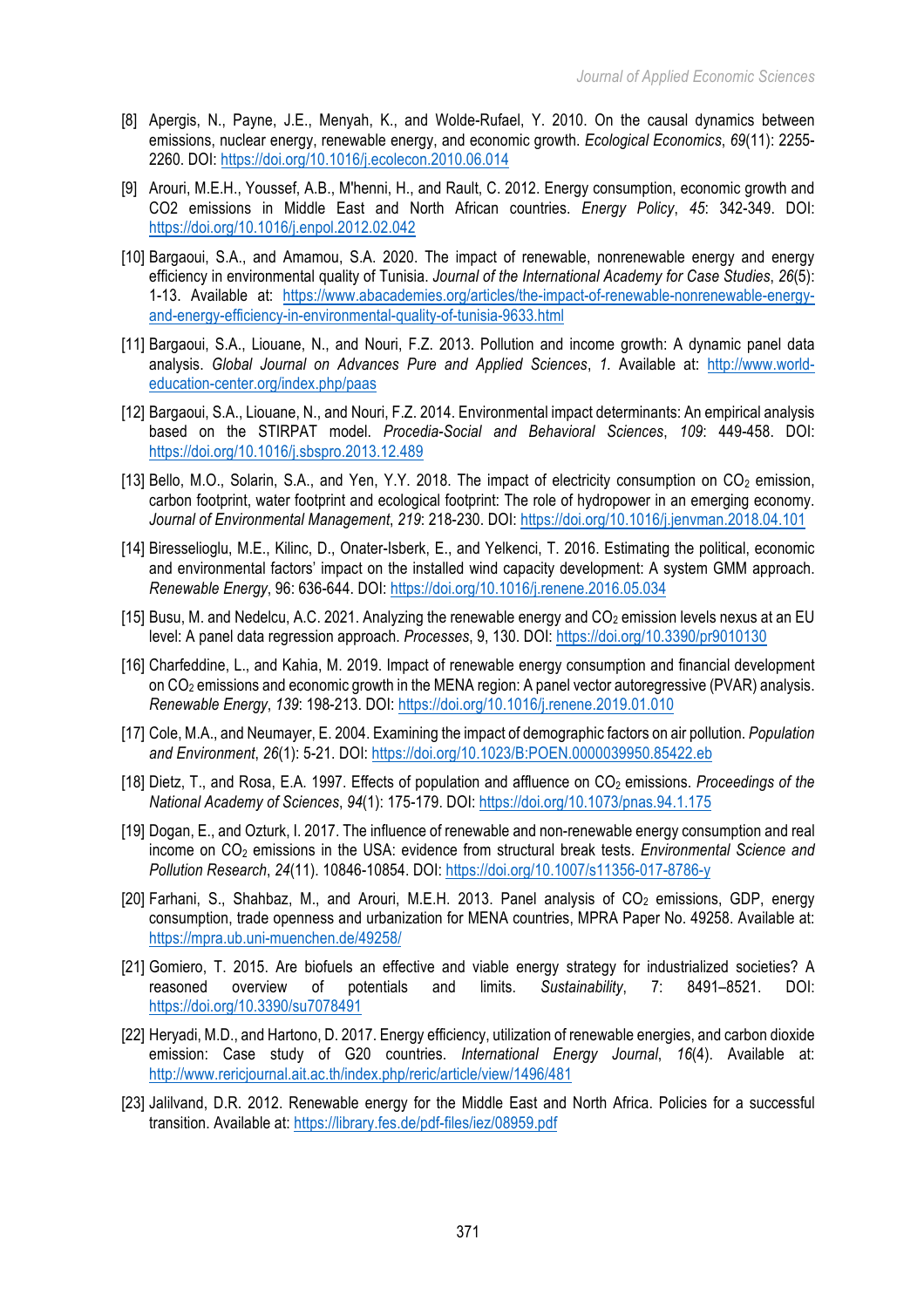- [24] Jebli, M.B., and Youssef, S.B. 2017. The role of renewable energy and agriculture in reducing CO2 emissions: Evidence for North Africa countries. *Ecological indicators*, *74*: 295-301. DOI: https://doi.org/10.1016/j.ecolind.2016.11.032
- [25] Kaygusuz, K. 2007. Energy for sustainable development: Key issues and challenges. *Energy Sources*, *Part B: Economics, Planning, and Policy,* 2(1): 73-83. DOI: https://doi.org/10.1080/15567240500402560
- [26] Lau, E., Tan, C.C., and Tang, C.F. 2016. Dynamic linkages among hydroelectricity consumption, economic growth, and carbon dioxide emission in Malaysia. *Energy Sources, Part B: Economics, Planning, and Policy*, *11*(11): 1042-1049. DOI: https://doi.org/10.1080/15567249.2014.922135
- [27] Ma, C., and Stern, D. 2008. Biomass and China's carbon emissions: A missing piece of carbon decomposition. *Energy Policy*, 36: 2517– 2526.DOI: https://doi.org/10.1016/j.enpol.2008.03.013
- [28] Magazzino, C., and Cerulli, G. 2019. The determinants of  $CO<sub>2</sub>$  emissions in MENA countries: A responsiveness scores approach. *International Journal of Sustainable Development & World Ecology,* 26(6): 522-534. DOI: https://doi.org/10.1080/13504509.2019.1606863
- [29] Majeed, M.T, and Luni, T. 2019. Renewable energy, water, and environmental degradation: A global panel data approach, *Pakistan Journal of Commerce and Social Sciences* (PJCSS), Johar Education Society, Pakistan (JESPK), 13(3): 749-778. Available at: http://hdl.handle.net/10419/205276
- [30] Martínez-Zarzoso, I. 2009. A general framework for estimating CO2 emissions, *IAI Discussion Papers*, No. 180, Georg-August-Universität Göttingen, Ibero America Institute for Economic Research (IAI), Göttingen. Available at: http://hdl.handle.net/10419/57310
- [31] Menichetti, E., and El Gharras, A. 2017. How can renewable energy help contribute to the development of the MENA countries? *MENARA Future Notes*, (6). Available at: https://www.iai.it/sites/default/files/ menara fn 6.pdf
- [32] Menichetti, E., El Gharras, A., Duhamel, B., and Karbuz, S. 2019. The MENA region in the global energy markets. *MENARA*, 75. Available at: https://www.cidob.org/en/publications/publication series/project papers/menara\_papers/working\_papers/the\_mena\_region\_in\_the\_global\_energy\_markets
- [33] Mert, M., and Bölük, G. 2016. Do foreign direct investment and renewable energy consumption affect the CO2 emissions? New evidence from a panel ARDL approach to Kyoto Annex countries. *Environmental Science and Pollution Research*, *23*(21): 21669-21681. DOI: https://doi.org/10.1007/s11356-016-7413-7
- [34] Munir, Q., Lean, H.H., and Smyth, R. 2020. CO<sub>2</sub> emissions, energy consumption and economic growth in the ASEAN-5 countries: A cross-sectional dependence approach. *Energy Economics*, *85*: 104571. DOI: https://doi.org/10.1016/j.eneco.2019.104571
- [35] Nathaniel, S., Anyanwu, O., and Shah, M. 2020. Renewable energy, urbanization, and ecological footprint in the Middle East and North Africa region*. Environmental Science and Pollution Research*, 1-13. DOI: https://doi.org/10.1007/s11356-020-08017-7
- [36] Omri, A. 2013. CO<sub>2</sub> emissions, energy consumption and economic growth nexus in MENA countries: Evidence from simultaneous equations models. *Energy Economics*, *40*: 657-664. DOI: https://doi.org/10.1016/j.eneco.2013.09.003
- [37] Paramati, S.R., Mo, D., and Gupta, R. 2017. The effects of stock market growth and renewable energy use on CO2 emissions: evidence from G20 countries. *Energy Economics*, *66*: 360-371. DOI: https://doi.org/10.1016/j.eneco.2017.06.025
- [38] Péridy, N., Brunetto, M., and Ghoneim, A. 2012. The economic costs of climate change in MENA countries: A micro-spatial quantitative assessment and a survey of policies. *Femise, Marseille*. Available at: https://www.femise.org/en/studies-and-research/environment-energy-climate-change/the-economic-costsof-climate-change-in-mena-countriesa-micro-spatial-quantitative-assessment-and-a-survey-of-adaptationpolicies/
- [39] Saidi, K., and Mbarek, M.B. 2016. Nuclear energy, renewable energy, CO<sub>2</sub> emissions, and economic growth for nine developed countries: Evidence from panel Granger causality tests. *Progress in Nuclear Energy*, *88*: 364-374. DOI: https://doi.org/10.1016/j.pnucene.2016.01.018